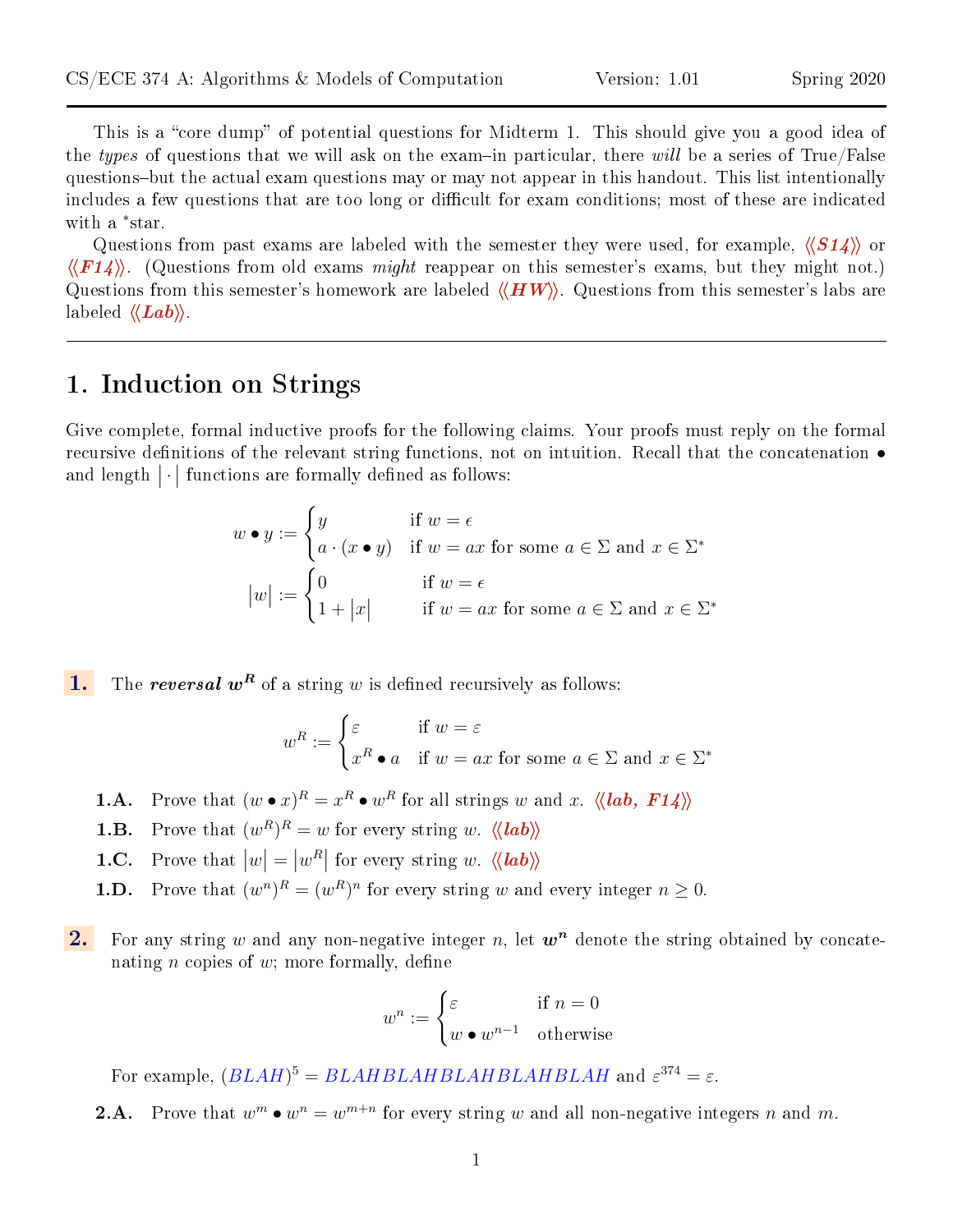- **2.B.** Prove that  $(w^m)^n = w^{mn}$  for every string w and all non-negative integers n and m.
- **2.C.** Prove that  $|w^n| = n |w|$  for every string w and every integer  $n \geq 0$ .
- 3. Consider the following pair of mutually recursive functions:

$$
evens(w) := \begin{cases} \varepsilon & \text{if } w = \varepsilon \\ \text{odds}(x) & \text{if } w = ax \end{cases} \qquad \text{odds}(w) := \begin{cases} \varepsilon & \text{if } w = \varepsilon \\ a \cdot \text{evens}(x) & \text{if } w = ax \end{cases}
$$

For example,  $\text{evens}(0001101) = 010$  and  $\text{odds}(0001101) = 0011$ .

**3.A.** Prove the following identity for all strings  $w$  and  $x$ :

$$
evens(w \bullet x) = \begin{cases} evens(w) \bullet evens(x) & \text{if } |w| \text{ is even,} \\ evens(w) \bullet odds(x) & \text{if } |w| \text{ is odd.} \end{cases}
$$

**3.B.** Prove the following identity for all strings  $w$ :

$$
evens(w^R) = \begin{cases} (evens(w))^R & \text{if } |w| \text{ is odd,} \\ (odds(w))^R & \text{if } |w| \text{ is even.} \end{cases}
$$

- **3.C.** Prove that  $|w| = |\text{evens}(w)| + |\text{odds}(w)|$  for every string w.
- 4. Consider the following recursive function:

$$
scramble(w) := \begin{cases} w & \text{if } |w| \le 1 \\ ba \bullet \text{ }scramble(x) & \text{if } w = abx \text{ for some } a, b \in \Sigma \text{ and } x \in \Sigma^* \end{cases}
$$

For example,  $scramble(0001101) = 0010011$ .

- **4.A.** Prove that  $|scramble(w)| = |w|$  for every string w.
- **4.B.** Prove that  $scramble(scramble(w)) = w$  for every string w.

# 2. Regular expressions

For each of the following languages over the alphabet  $\{0,1\}$ , give an equivalent regular expression.

- 5. Every string of length at most 3. (Hint: Don't try to be clever.)
- 6.  $\langle \langle lab \rangle \rangle$  Every string except 010. (Hint: Don't try to be clever.)
- 7. All strings in which every run of consecutive 0s has even length and every run of consecutive 1s has odd length. $\langle\langle F14\rangle\rangle$
- 8.  $\langle \langle hw \rangle \rangle$  All strings not containing the substring 010.
- 9. All strings containing the substring 10 or the substring 01.
- **10.** All strings containing either the substring 10 or the substring 01, but not both.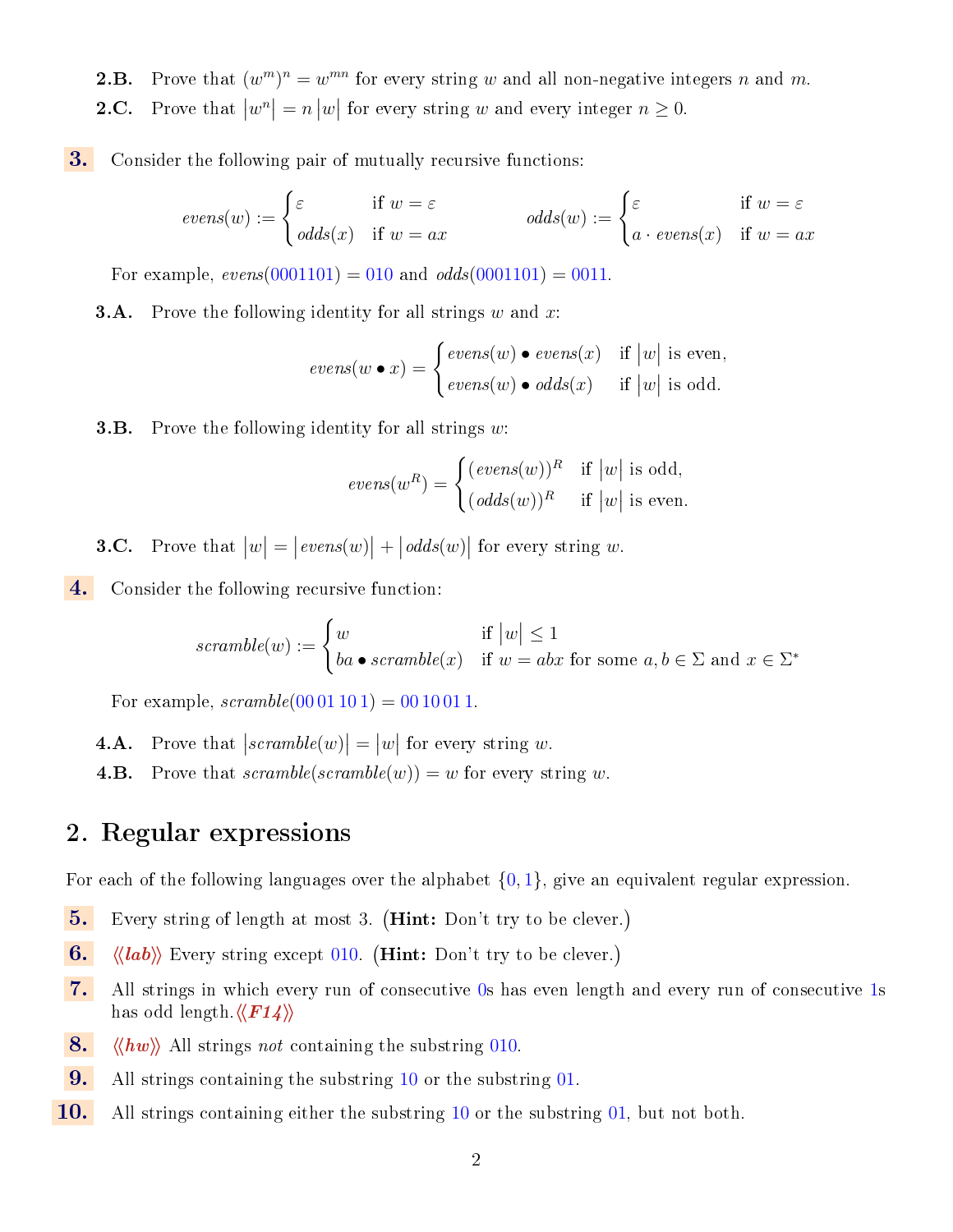- 11. All strings containing at least two 1s and at least one 0.
- 12. All strings containing *either* at least two 1s or at least one 0.
- **13.**  $\langle \langle lab \rangle \rangle$  All strings such that in every prefix, the number of 0s and the number of 1s differ by at most 1.
- **14.** The set of all strings in  $\{0, 1\}^*$  whose length is divisible by 3.
- **15.**  $\langle \langle S14 \rangle \rangle$  The set of all strings in  $0^*1^*$  whose length is divisible by 3.
- **16.** The set of all strings in  $\{0, 1\}^*$  in which the number of 1s is divisible by 3.

## 3. Direct DFA construction.

Draw or formally describe a DFA that recognizes each of the following languages. If you draw the DFA you may omit transitions to a reject/junk state.

- 17. Every string of length at most 3.
- 18.  $\langle \langle lab \rangle \rangle$  Every string except 010.
- **19.** The language  $\{LONG, LUG, LEGO, LEG, LUG, LOG, LINGO\}$ .
- 20. The language  $MOO^* + MEDO^*W$
- 21. All strings in which every run of consecutive 0s has even length and every run of consecutive 1s has odd length. $\langle \langle F14 \rangle \rangle$
- 22.  $\langle \langle lab \rangle \rangle$  All strings not containing the substring 010.
- **23.** All strings containing the substring  $10$  or the substring  $01$ .
- **24.** All strings containing either the substring  $10$  or the substring  $01$ , but not both.
- **25.** The set of all strings in  $\{0,1\}^*$  whose length is divisible by 3.
- **26.**  $\langle \langle S14 \rangle \rangle$  The set of all strings in  $0^*1^*$  whose length is divisible by 3.
- **27.** The set of all strings in  $\{0,1\}^*$  in which the number of 1s is divisible by 3.
- **28.** All strings w such that the binary value of  $w^R$  is divisible by 5.
- 29.  $\langle \langle lab \rangle \rangle$  All strings such that in every prefix, the number of 0s and the number of 1s differ by at most 2.

## 4. Fooling sets

**Prove** that each of the following languages is not regular.

- **30.** The set of all strings in  $\{0,1\}^*$  with more 0s than 1s.  $\langle \langle S14 \rangle \rangle$
- **31.** The set of all strings in  $\{0,1\}^*$  with fewer 0s than 1s.
- **32.** The set of all strings in  $\{0,1\}^*$  with exactly twice as many 0s as 1s.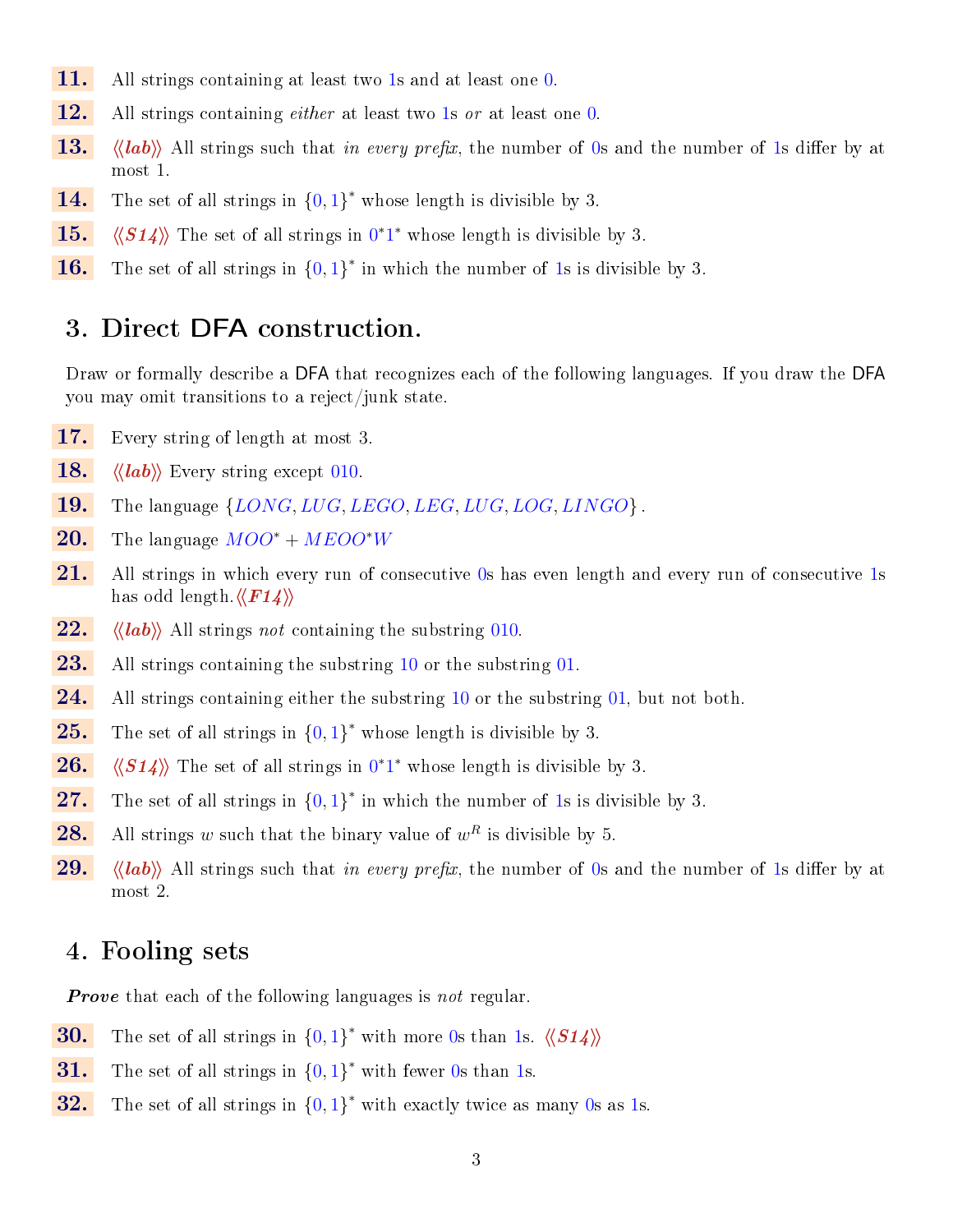- **33.** The set of all strings in  $\{0,1\}^*$  with at least twice as many 0s as 1s.
- 34.  $0^{2^n} | n \geq 0$  }  $\langle \langle \textit{Lab} \rangle \rangle$
- 35.  $0^{F_n} \mid n \geq 0$ , where  $F_n$  is the *n*th Fibonacci number, defined recursively as follows:

$$
F_n := \begin{cases} 0 & \text{if } n = 0\\ 1 & \text{if } n = 1\\ F_{n-1} + F_{n-2} & \text{otherwise} \end{cases}
$$

(Hint: If  $F_i + F_j$  is a Fibonacci number, then either  $i = j \pm 1$  or min  $\{i, j\} \le 2$ .) (Hard.)

- **36.**  $\{0^{n^3} \mid n \ge 0\}$
- **37.**  $\{x \# y \mid x, y \in \{0, 1\}^* \text{ and } \#(0, x) = \#(1, y)\}\$
- 38.  $xx^{c} \mid x \in \{0,1\}^{*}\},$  where  $x^{c}$  is the *complement* of x, obtained by replacing every 0 in x with a 1 and vice versa. For example,  $0001101<sup>c</sup> = 1110010$ .
- **39.** The language of properly balanced strings of parentheses, described by the context-free grammar  $S \to \epsilon \mid SS \mid (S)$ .  $\langle \langle \mathit{Lab} \rangle \rangle$
- 40.  $(01)^n (10)^n \mid n \ge 0$
- 41.  $(01)^m (10)^n \mid n \ge m \ge 0$
- 42.  $w\#x\#y \mid w, x, y \in \Sigma^*$  and  $w, x, y$  are not all equal}

## 5. Regular or Not?

For each of the following languages, either prove that the language is regular (by describing a DFA, NFA, or regular expression), or prove that the language is not regular (using a fooling set argument). Unless otherwise specified, all alphabets are  $0, 1$ .

- 43.  $\langle \langle F14 \rangle \rangle$  The set of all strings in  $\{0, 1\}^*$  in which the substrings 01 and 10 appear the same number of times. (For example, the substrings 01 and 01 each appear three times in the string 1100001101101.)
- 44.  $\langle \langle F14 \rangle \rangle$  The set of all strings in  ${0, 1}^*$  in which the substrings 00 and 11 appear the same number of times. (For example, the substrings 00 and 11 each appear three times in the string 1100001101101.)
- 45.  $\langle \langle F14 \rangle \rangle$  {www |  $w \in \Sigma^*$ }
- 46.  $\langle \langle F14 \rangle \rangle$  {wxw | w, x  $\in \Sigma^*$ }
- 47. The set of all strings in  $\{0,1\}^*$  such that in every prefix, the number of 0s is greater than the number of 1s.
- **48.** The set of all strings in  $\{0,1\}^*$  such that in every non-empty prefix, the number of 0s is greater than the number of 1s.
- 49.  $0^m1^n \mid 0 \le m - n \le 374$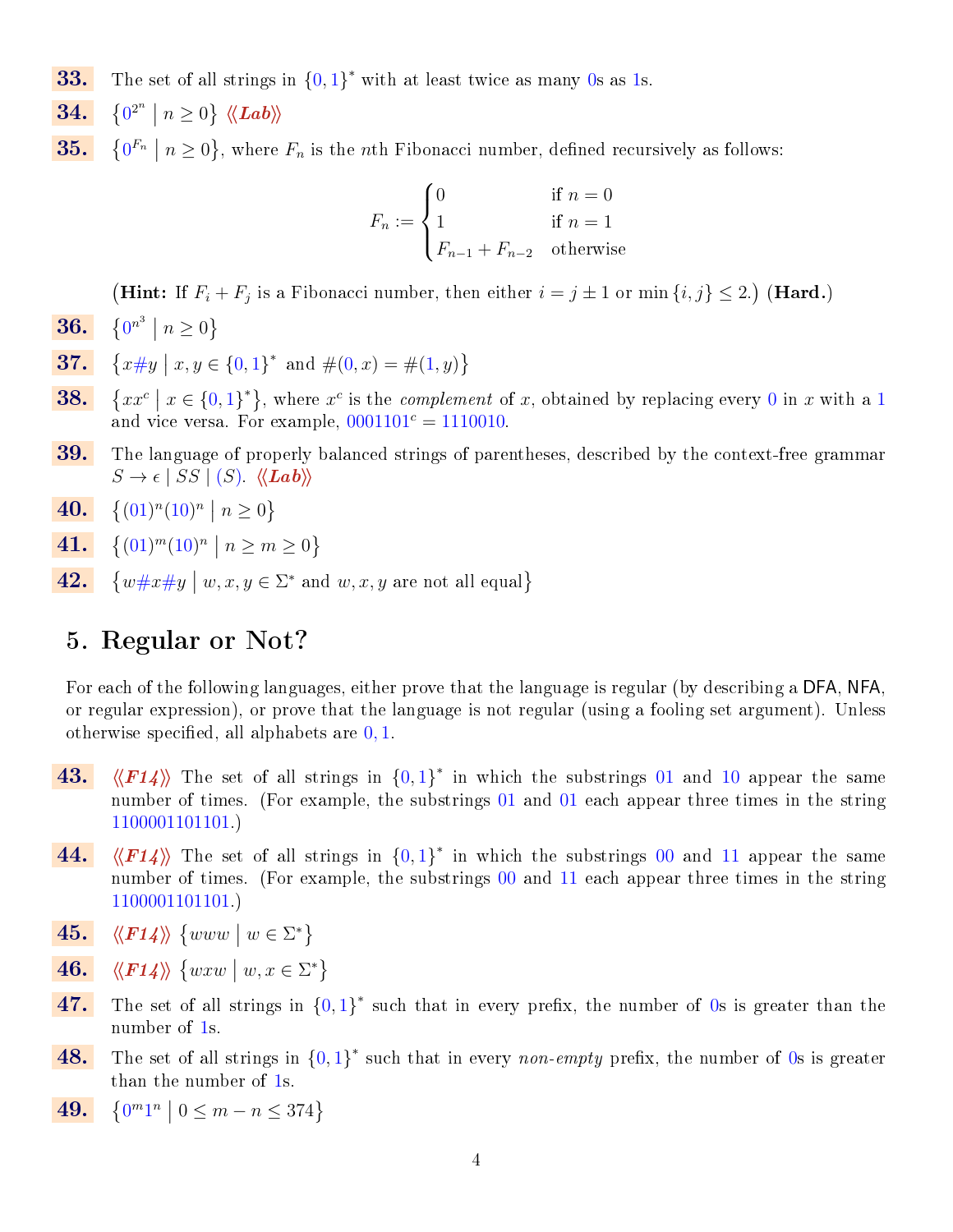- 50.  $0^m1^n \mid 0 \le m + n \le 374$
- $51.$  The language generated by the following context-free grammar:

$$
S \to 0A1 \mid \epsilon
$$
  

$$
A \to 1S0 \mid \epsilon
$$

**52.** The language generated by the following context-free grammar:

$$
S \to 0S1 \mid 1S0 \mid \epsilon
$$

- 53.  $w \# x \mid w, x \in \{0,1\}^*$  and no substring of w is also a substring of  $x$ }
- 54.  $w \# x \mid w, x \in \{0,1\}^*$  and no non-empty substring of w is also a substring of  $x$ } (Hard.)
- 55.  $w \# x \mid w, x \in \{0,1\}^*$  and every non-empty substring of w is also a substring of  $x$ }

**56.** 
$$
\{w \# x \mid w, x \in \{0,1\}^*
$$
 and w is a substring of x\}

- 57.  $w \# x \mid w, x \in \{0,1\}^*$  and w is a proper substring of  $x$ }
- 58.  $xy \mid \#(0, x) = \#(1, y) \text{ and } \#(1, x) = \#(0, y) \}$ (Hard.)
- 59.  $xy \mid \#(0, x) = \#(1, y) \text{ or } \#(1, x) = \#(0, y) \}$

# 6. Product/Subset Constructions

For each of the following languages  $L \subseteq \{0,1\}^*$ , formally describe a DFA  $M = (Q, \{0,1\}, s, A, \delta)$  that recognizes L. Do not attempt to  $\frac{draw}{}$  the DFA. Instead, give a complete, precise, and self-contained description of the state set Q, the start state s, the accepting state A, and the transition function  $\delta$ . Do not just describe several smaller DFAs and write "product construction!"

**60.**  $\langle \langle S14 \rangle \rangle$  All strings that satisfy all of the following conditions:

- 60.A. the number of 0s is even
- 60.B. the number of 1s is divisible by 3
- 60.C. the total length is divisible by 5
- **61.** All strings that satisfy at least one of the following conditions: ...
- **62.** All strings that satisfy exactly one of the following conditions: ...
- **63.** All strings that satisfy exactly two of the following conditions: ...
- **64.** All strings that satisfy an odd number of of the following conditions: ...
- 65. Other possible conditions: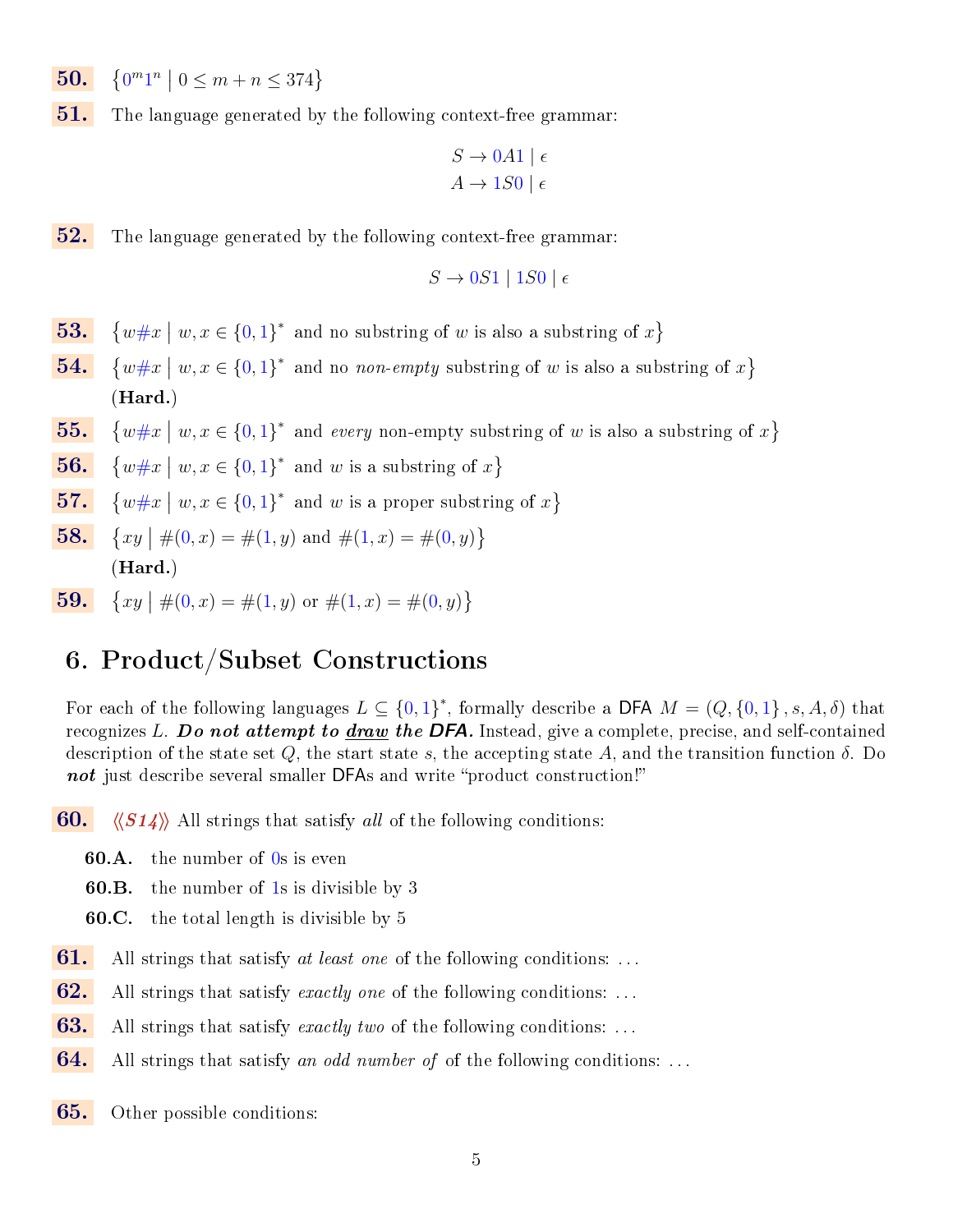- **65.A.** The number of  $\overline{0s}$  in  $w$  is odd.
- **65.B.** The number of 1s in  $w$  is not divisible by 5.
- **65.C.** The length  $|w|$  is divisible by 7.
- **65.D.** The binary value of  $w$  is divisible by 7.
- **65.E.** The binary value of  $w^R$  is not divisible by 7.
- **65.F.** w contains the substring  $\overline{00}$
- **65.G.** w does not contain the substring  $11$
- **65.H.** ww does not contain the substring  $101$

# 7. NFA Construction

Let L be an arbitrary regular language  $\Sigma = \{0,1\}$ . Prove that each of the following languages over  $\{0, 1\}$  is regular. "Describe" does not necessarily mean "draw".

- 66. All strings where the 374th symbol from the end is 0.
- $67.$  All strings that satisfy at least one of the following conditions:

**67.A.** The number of 0s is even

67.B. The number of 1s is divisible by 3

- 67.C. The total length is divisible by 5
- 68.  $\langle \langle lab \rangle \rangle$  All strings such that in every prefix, the number of 0s and the number of 1s differ by at most 2.
- 69.  $\langle \langle \text{lab} \rangle \rangle$  All strings such that in every substring, the number of 0s and the number of 1s differ by at most 2.

## 8. Regular Language Transformations

Let L be an arbitrary regular language over the alphabet  $\Sigma = \{0, 1\}$ . Prove that each of the following languages over  $\{0, 1\}$  is regular. "Describe" does not necessarily mean "draw".

70.  $L^c := \{w^c \mid w \in L\}$ , where  $w^c$  is the complement of w, defined recursively as follows:

$$
w^{c} := \begin{cases} \epsilon & \text{if } w = \epsilon \\ 1 \cdot x^{c} & \text{if } w = 0x \text{ for some string } x \\ 0 \cdot x^{c} & \text{if } w = 1x \text{ for some string } x \end{cases}
$$

For example,  $0001101<sup>c</sup> = 1110010$ .

- 71. ONEINFRONT $(L) := \{1x \mid x \in L\}$
- **72.** ONLYONES(*L*) :=  $\{1^{\#(1,w)} | w \in L\}$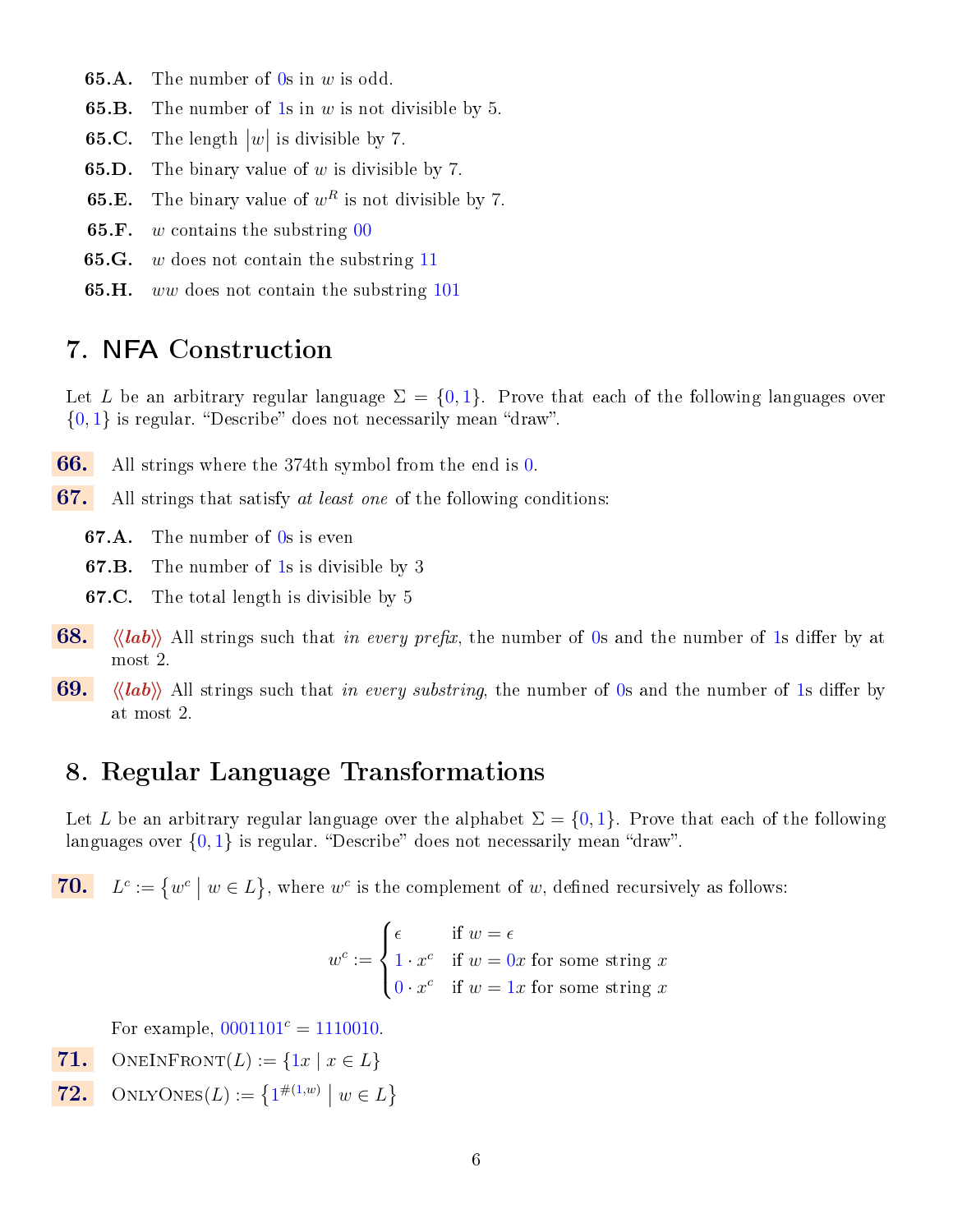- **73.** ONLYONES<sup>-1</sup>(*L*) :=  $\{w \mid 1^{\#(1,w)} \in L\}$
- **74.** MISSINGFIRST $(L) := \{w \in \Sigma^* \mid aw \in L \text{ for some symbol } a \in \Sigma\}$
- **75.** The language PREFIXES(L) :=  $\{x \mid xy \in L \text{ for some string } x \in \Sigma^*\}.$
- **76.** SUFFIXES(L) :=  $\{y \mid xy \in L \text{ for some string } y \in \Sigma^*\}$
- 77.  $\langle \langle \mathit{lab}, \mathit{F14} \rangle \rangle$  EVENS $(L) := \{ \mathit{evens}(w) \mid w \in L \}$ , where the functions evens and odds are recursively defined as follows:

$$
evens(w) := \begin{cases} \epsilon & \text{if } w = \epsilon \\ odds(x) & \text{if } w = ax \end{cases} odds(w) := \begin{cases} \epsilon & \text{if } w = \epsilon \\ a \cdot evens(x) & \text{if } w = ax \end{cases}
$$

For example,  $evens(0001101) = 010$  and  $odds(0001101) = 0011$ .

- 78.  $\langle \langle \mathit{lab}, \mathit{F14} \rangle \rangle$  EVENS<sup>-1</sup>(L) := {w | evens(w)  $\in L$ }, where the functions evens and odds are recursively defined as above.
- **79.** SHUFFLE(L) :=  $\{shuffle(w, x) \mid w, x \in L\}$ , where the function shuffle is defined recursively as follows:

$$
shuffle(w, x) := \begin{cases} x & \text{if } w = \epsilon \\ a \cdot shuffle(x, y) & \text{if } w = ay \text{ for some } a \in \Sigma \text{ and some } y \in \Sigma^* \end{cases}
$$

For example,  $shuffle(0001101, 1111) = 0<sup>1</sup>0<sup>1</sup>0<sup>1</sup>11101$ 

**80.** SCRAMBLE(L) := { $scrmble(w) | w \in L$ }, where the function  $scramble$  is defined recursively as follows:

$$
scramble(w) := \begin{cases} w & \text{if } |w| \le 1 \\ ba \cdot scramble(x) & \text{if } w = abx \text{ for some } a, b \in \Sigma \text{ and } x \in \Sigma^* \end{cases}
$$

For example,  $scramble(0001101) = 0010011$ .

## 9. Context-Free Grammars

Construct context-free grammars for each of the following languages, and give a brief explanation of how your grammar works, including the language of each non-terminal.

- 81. All strings in  ${0,1}^*$  whose length is divisible by 5.
- 82. All strings in which the substrings 00 and 11 appear the same number of times.
- 83. All strings in which the substrings 01 and 01 appear the same number of times.

**84.** 
$$
\{0^n 1^{2n} \mid n \ge 0\}
$$

$$
85. \quad \{0^m 1^n \mid n \neq 2m\}
$$

**86.** 
$$
\{0^i 1^j 2^{i+j} \mid i, j \ge 0\}
$$

**87.**  $\{0^{i+j} \# 0^j \# 0^i \mid i, j \ge 0\}$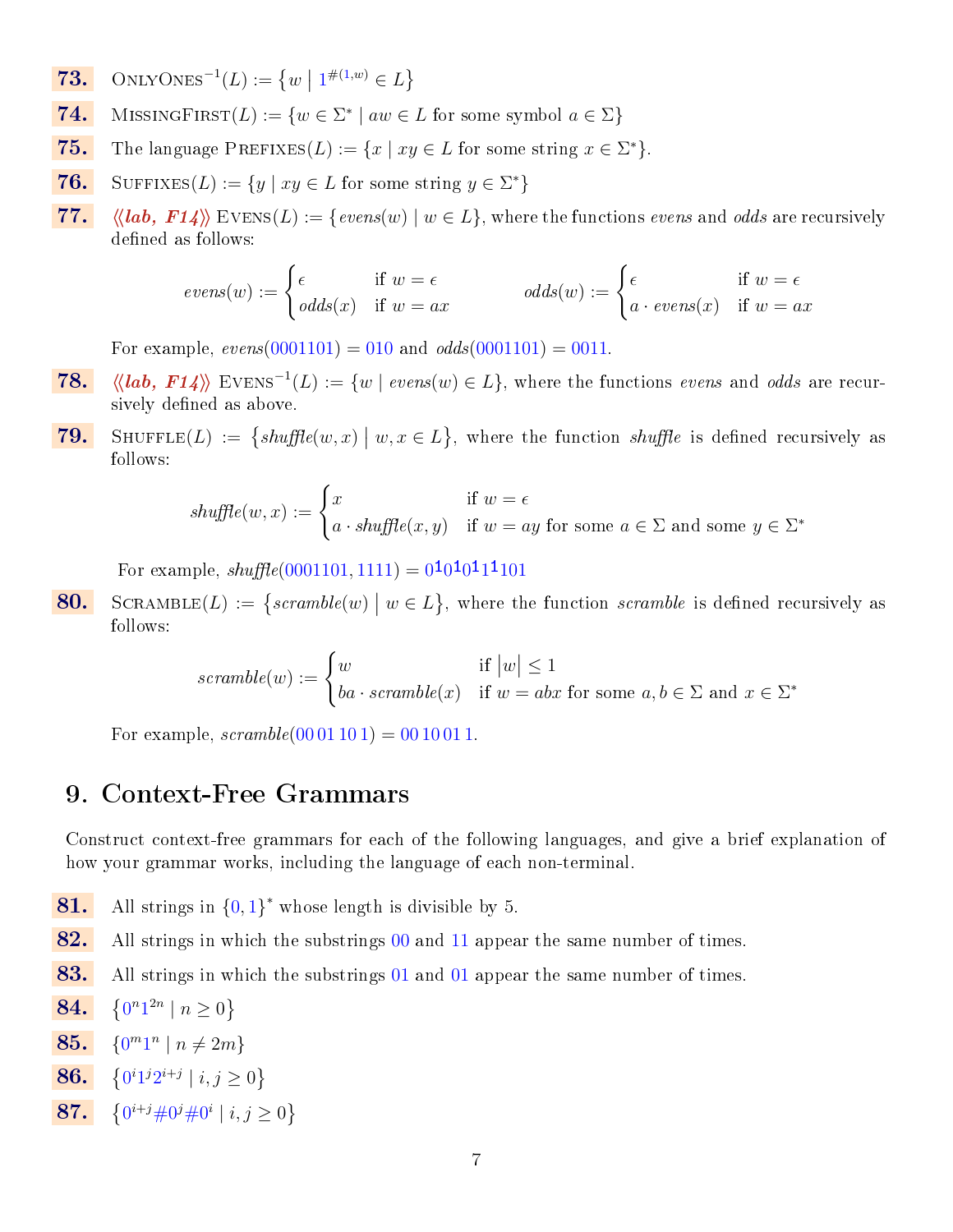- **88.**  $\{0^i1^j2^k \mid j \neq i+k\}$
- 89.  $\{w\#0^{\#(0,w)} | w \in \{0,1\}^*\}$
- **90.**  $\{0^i1^j2^k \mid i = j \text{ or } j = k \text{ or } i = k\}$
- 91.  $0^i1^j2^k \mid i \neq j \text{ or } j \neq k$
- 92.  $0^{2i}1^{i+j}2^{2j} | i, j \geq 0$
- 93.  $x \# y^R \mid x, y \in \{0, 1\}^*$  and  $x \neq y$
- **94.** All strings in  $\{0,1\}^*$  that are *not* palindromes.
- **95.**  $\{0,1\}^* \setminus \{ww \mid w \in \{0,1\}^*\} \langle \langle lab \rangle \rangle$
- 96.  $0^{n}1^{an+b} \mid n \geq 0$ , where a and b are arbitrary natural numbers.
- 97.  $0^{n}1^{an-b} \mid n \geq b/a$ , where a and b are arbitrary natural numbers.

# 10. Context-Free Grammar Proofs

Each of the following questions describes a language L and a context-free grammar  $G$ , and asks you to prove that  $L = L(G)$ . As always, you must separately prove  $L \subseteq L(G)$  and  $L(G) \subseteq L$ ; each proof will proceed by induction.

**98.** Prove that the following grammar generates the language  $\{0^n1^n \mid n \geq 0\}$ .

$$
S \to 0S1 \mid \varepsilon
$$

**99.** Prove that the following grammar generates the language  $\{0^m1^n \mid m \leq n\}$ .

 $S \to 0S1 \mid \varepsilon \mid S1$ 

**100.** Prove that the following grammar generates the language  $\{0^m1^n \mid n \leq 2m \text{ and } m \leq 2n\}.$ 

 $S \rightarrow 00S1 \mid 0S11 \mid 0S1 \mid \varepsilon.$ 

**101.** Prove that the following grammar generates the language  $\{0^m1^n \mid n \leq 2m \text{ and } m \leq 2n\}.$ 

 $S \to 00S1 \mid 0S11 \mid 0011 \mid 01 \mid \varepsilon.$ 

**102.** Prove that the following grammar generates the language  $\{0^m1^n \mid n \leq 2m \text{ and } m \leq 2n\}.$ 

$$
S \to A \mid B
$$
  

$$
A \to 00A1 \mid 0A1 \mid \varepsilon
$$
  

$$
B \to 0B11 \mid 0B1 \mid \varepsilon
$$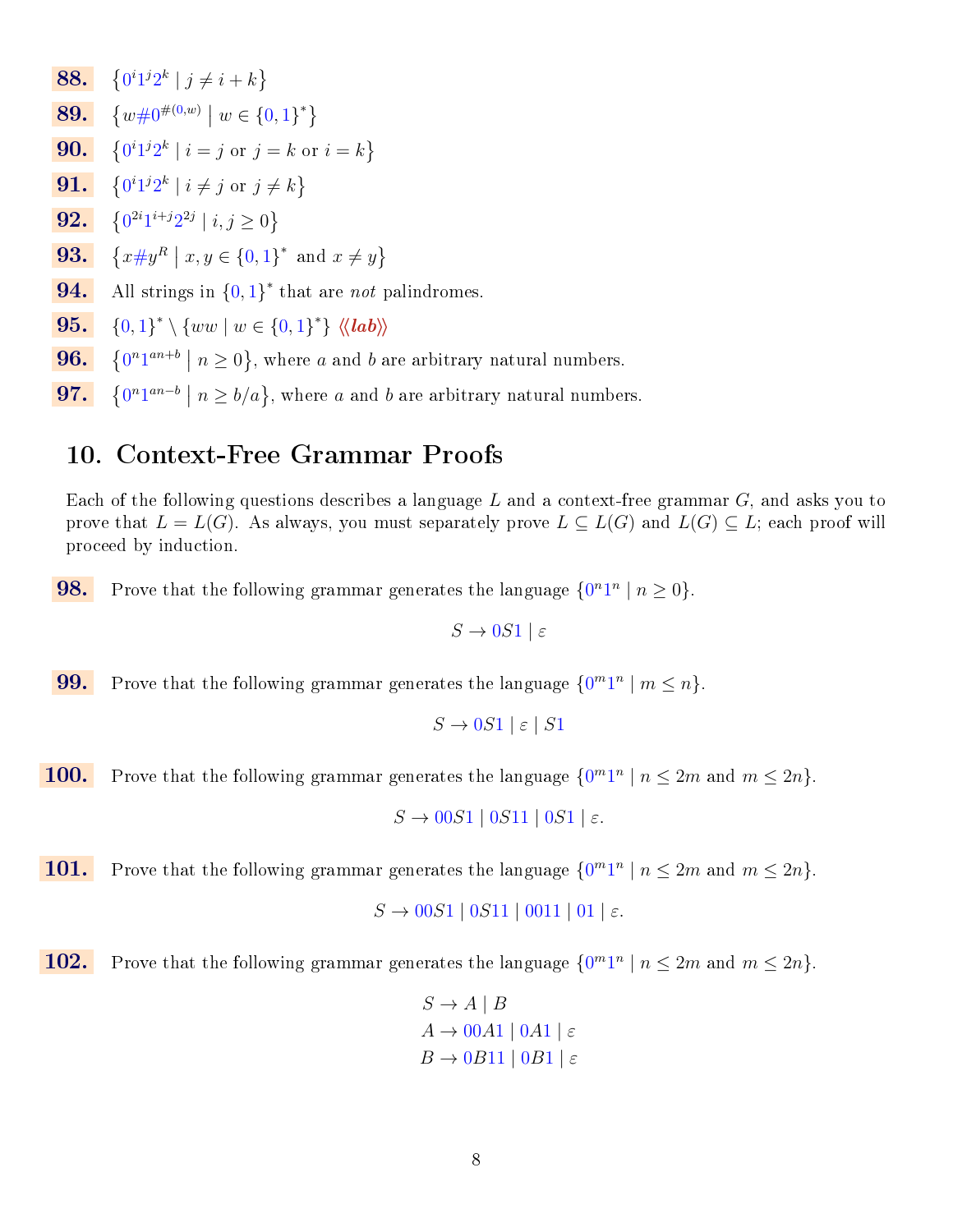**103.** Prove that the following grammar generates the language  $\{0^m1^n \mid n \leq 2m \text{ and } m \leq 2n\}.$ 

```
S \to A \mid BA \rightarrow 00A1 \mid CB \rightarrow 0B11 | C
C \rightarrow 0C1 \mid \varepsilon
```
**104.** Prove that the following grammar generates the language  $\{0^m + 0^n = 0^{m+n} \mid m, n \ge 0\}$ .

 $S \rightarrow +A \mid 0S0$  $A \rightarrow = \vert 0 A 0 \vert$ 

**105.** Prove that the following grammar generates the language  $\{0^{2i}1^{i+j}0^{2j} \mid i, j \ge 0\}$ .

 $S \to AB$  $A \rightarrow 00S1 \mid \varepsilon$  $B \to 1S00$  |  $\varepsilon$ .

**106.**  $\langle \langle hw \rangle \rangle$  Prove that the following grammar generates the language of all binary strings w such that  $#(0, w) = #(1, w).$ 

 $S \rightarrow \varepsilon$  | 0S1S | 1S0S

## 11. True or False (sanity check)

For each statement below, check "True" if the statement is  $always$  true and "False" otherwise.

**Read each statement very carefully.** Some of these are deliberately subtle. On the other hand, you should not spend more than two minutes on any single statement.

### Definitions

- 107. Every language is regular.
- **108.** For all languages L, if L is regular then L can be represented by a regular expression.
- **109.** For all languages L, if L is not regular then L cannot be represented by a regular expression.
- **110.** For all languages L, if L can be represented by a regular expression then L is regular.
- 111. For all languages L, if L cannot be represented by a regular expression then L is not regular.
- 112. For all languages L, if there is a DFA that accepts every string in L, then L is regular.
- **113.** For all languages L, if there is a DFA that accepts every string not in L, then L is not regular.
- **114.** For all languages L, if there is a DFA that rejects every string not in L, then L is regular.
- **115.** For all languages L, if for every string  $w \in L$  there is a DFA that accepts w, then L is regular.  $\langle \langle S14 \rangle \rangle$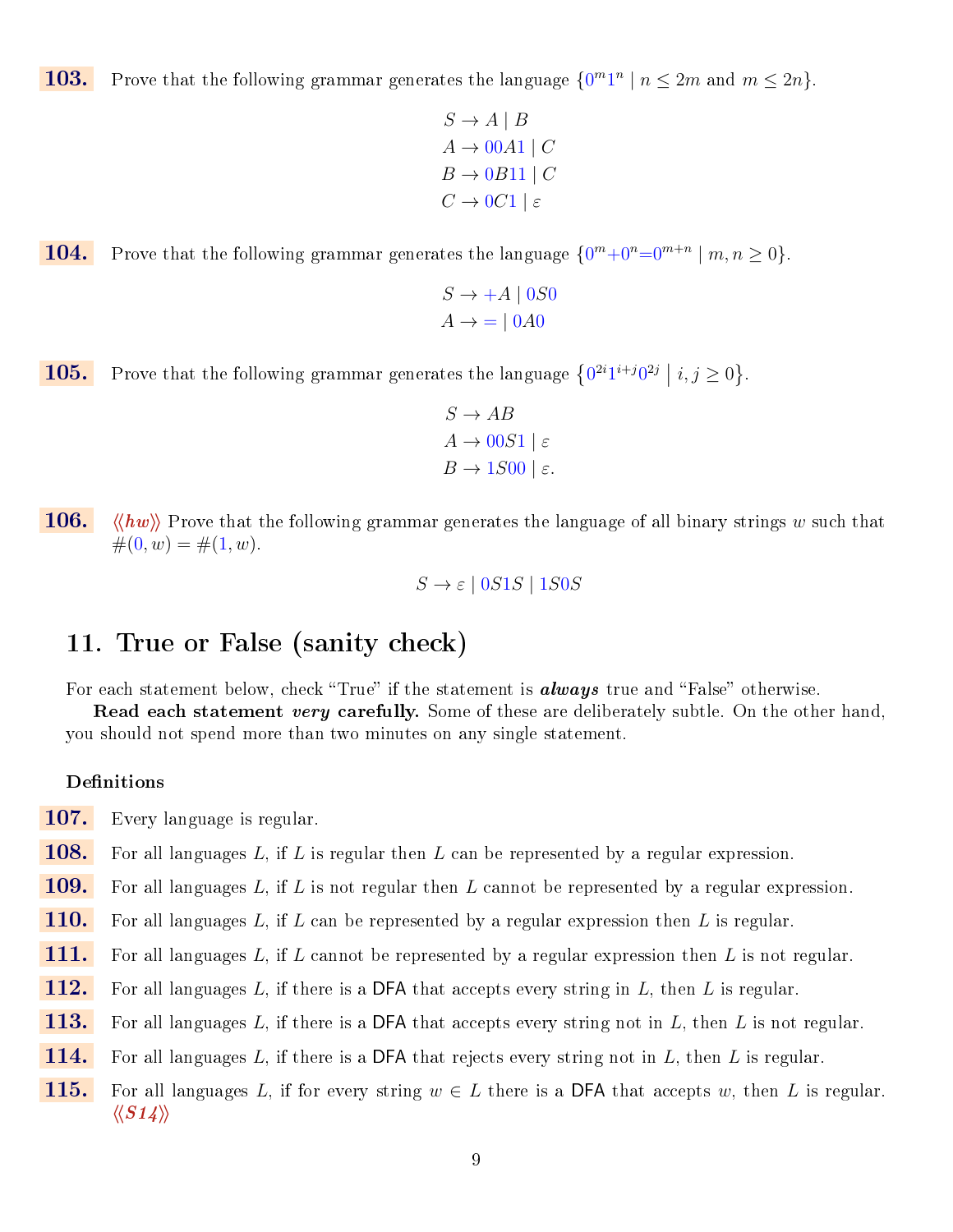- **116.** For all languages L, if for every string  $w \notin L$  there is a DFA that rejects w, then L is regular.
- 117. For all languages L, if some DFA recognizes L, then some NFA also recognizes L.
- **118.** For all languages L, if some NFA recognizes L, then some DFA also recognizes L.

### Closure Properties

- **119.** For all regular languages L and L', the language  $L \cap L'$  is regular.
- **120.** For all regular languages L and L', the language  $L \cup L'$  is regular.
- 121. For all regular languages  $L$ , the language  $L^*$  is regular.
- 122. For all regular languages A, B, and C, the language  $(A \cup B) \setminus C$  is regular.
- **123.** For all languages  $L \subseteq \Sigma^*$ , if L is regular, then  $\Sigma^* \setminus L$  is regular.
- **124.** For all languages  $L \subseteq \Sigma^*$ , if L is regular, then  $\Sigma^* \setminus L$  is not regular.
- **125.** For all languages  $L \subseteq \Sigma^*$ , if L is not regular, then  $\Sigma^* \setminus L$  is regular.
- **126.** For all languages  $L \subseteq \Sigma^*$ , if L is not regular, then  $\Sigma^* \setminus L$  is not regular.
- 127.  $\langle \langle S14 \rangle \rangle$  For all languages L and L', the language  $L \cap L'$  is regular.
- 128.  $\langle \langle F14 \rangle \rangle$  For all languages L and L', the language  $L \cup L'$  is regular.
- 129. For all languages L, the language  $L^*$  is regular.  $\langle \langle F14 \rangle \rangle$
- **130.** For all languages  $L$ , if  $L^*$  is regular, then  $L$  is regular.
- **131.** For all languages A, B, and C, the language  $(A \cup B) \setminus C$  is regular.
- **132.** For all languages  $L$ , if  $L$  is finite, then  $L$  is regular.
- **133.** For all languages L and L', if L and L' are finite, then  $L \cup L'$  is regular.
- **134.** For all languages L and L', if L and L' are finite, then  $L \cap L'$  is regular.
- **135.** For all languages L, if L contains a finite number of strings, then L is regular.
- **136.** For all languages  $L \subseteq \Sigma^*$ , if L contains infinitely many strings in  $\Sigma^*$ , then L is not regular.
- 137.  $\langle \langle S14 \rangle \rangle$  For all languages  $L \subseteq \Sigma^*$ , if L contains all but a finite number of strings of  $\Sigma^*$ , then L is regular.
- **138.** For all languages  $L \subseteq \{0,1\}^*$ , if L contains a finite number of strings in  $0^*$ , then L is regular.
- **139.** For all languages  $L \subseteq \{0,1\}^*$ , if L contains all but a finite number of strings in  $0^*$ , then L is regular.
- **140.** If L and L' are not regular, then  $L \cap L'$  is not regular.
- **141.** If L and L' are not regular, then  $L \cup L'$  is not regular.
- 142. If L is regular and  $L \cup L'$  is regular, then L' is regular.  $\langle \langle S14 \rangle \rangle$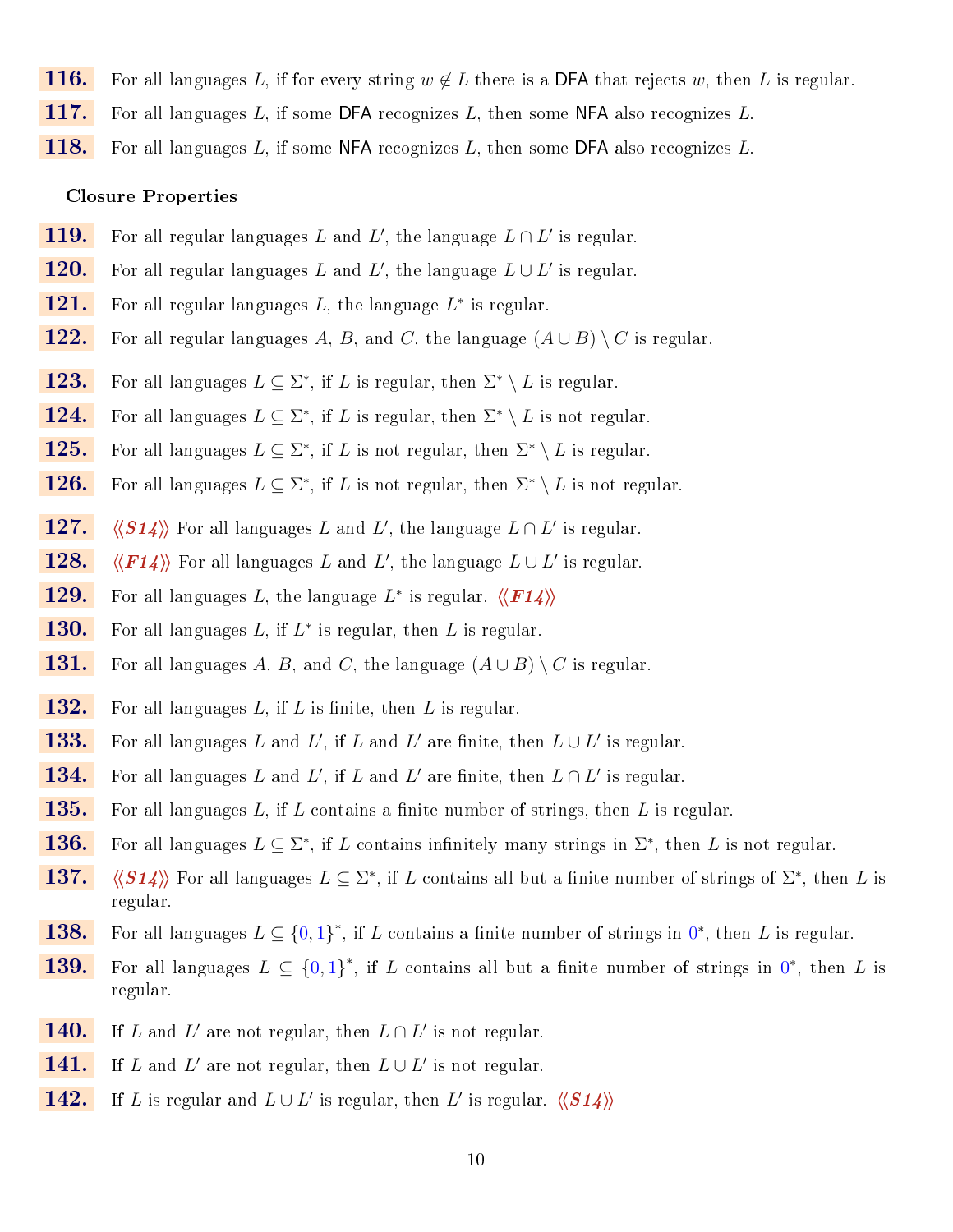- **143.** If L is regular and  $L \cup L'$  is not regular, then L' is not regular.  $\langle \langle S14 \rangle \rangle$
- **144.** If L is not regular and  $L \cup L'$  is regular, then L' is regular.
- **145.** If L is regular and  $L \cap L'$  is regular, then L' is regular.
- **146.** If L is regular and  $L \cap L'$  is not regular, then L' is not regular.
- 147. If L is regular and L' is finite, then  $L \cup L'$  is regular.  $\langle \langle S14 \rangle \rangle$
- **148.** If L is regular and L' is finite, then  $L \cap L'$  is regular.
- **149.** If L is regular and  $L \cap L'$  is finite, then L' is regular.
- **150.** If L is regular and  $L \cap L' = \emptyset$ , then L' is not regular.
- **151.** If L is regular and L' is not regular, then  $L \cap L' = \emptyset$ .
- **152.** If  $L \subseteq L'$  and L is regular, then L' is regular.
- **153.** If  $L \subseteq L'$  and  $L'$  is regular, then L is regular.  $\langle \langle F14 \rangle \rangle$
- **154.** If  $L \subseteq L'$  and L is not regular, then L' is not regular.
- **155.** If  $L \subseteq L'$  and  $L'$  is not regular, then L is not regular.  $\langle \langle F14 \rangle \rangle$
- **156.** For all languages  $L \subseteq \Sigma^*$ , if L cannot be described by a regular expression, then some DFA accepts  $\Sigma^* \setminus L$ .
- **157.** For all languages  $L \subseteq \Sigma^*$ , if no DFA accepts L, then the complement  $\Sigma^* \setminus L$  can be described by a regular expression.
- **158.** Every context-free language is regular.  $\langle \langle F14 \rangle \rangle$
- 159. Every regular language is context-free.

**Equivalence Classes.** Recall that for any language  $L \subset \Sigma^*$ , two strings  $x, y \in \Sigma^*$  are equivalent with respect to L if and only if, for every string  $z \in \Sigma^*$ , either both  $xz$  and  $yz$  are in L, or neither  $xz$  nor  $yz$ is in L. We denote this equivalence by  $x \equiv_L y$ .

- **160.** For all languages L, if L is regular, then  $\equiv_L$  has finitely many equivalence classes.
- 161. For all languages L, if L is not regular, then  $\equiv_L$  has infinitely many equivalence classes.  $\langle\!\langle S14\rangle\!\rangle$
- **162.** For all languages L, if  $\equiv_L$  has finitely many equivalence classes, then L is regular.
- **163.** For all languages L, if  $\equiv_L$  has infinitely many equivalence classes, then L is not regular.
- **164.** For all regular languages L, each equivalence class of  $\equiv_L$  is a regular language. (Hard.)
- **165.** For all languages L, each equivalence class of  $\equiv_L$  is a regular language.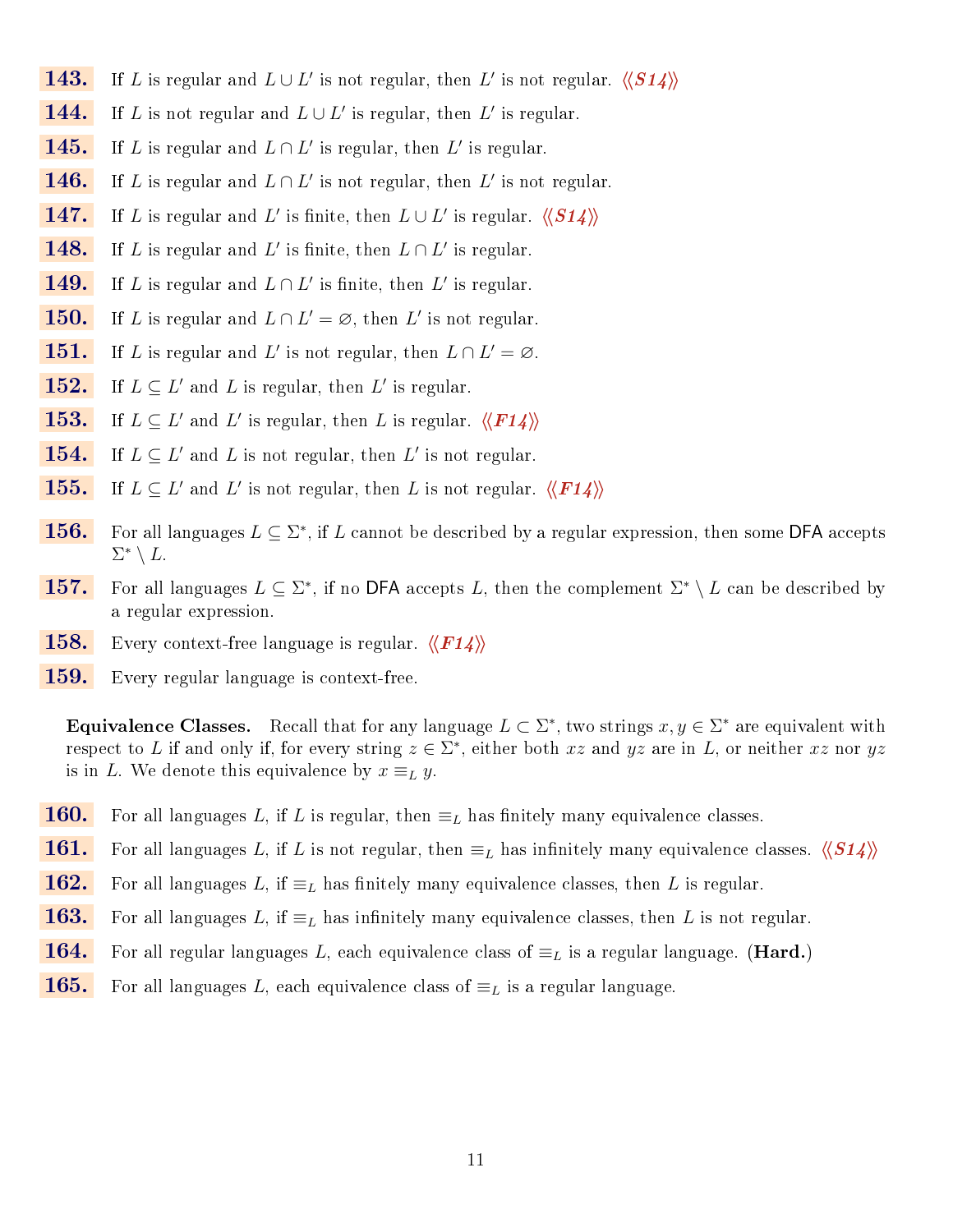### Fooling Sets

- **166.** For all languages L, if L has an infinite fooling set, then L is not regular.
- **167.** For all languages L, if L has an finite fooling set, then L is regular.
- **168.** For all languages L, if L does not have an infinite fooling set, then L is regular.
- **169.** For all languages  $L$ , if  $L$  is not regular, then  $L$  has an infinite fooling set.
- **170.** For all languages L, if L is regular, then L has no infinite fooling set.
- 171. For all languages L, if L is not regular, then L has no finite fooling set.  $\langle\langle F14\rangle\rangle$

**Specific Languages (Gut Check).** Do not construct complete DFAs, NFAs, regular expressions, or fooling-set arguments for these languages. You don't have time.

- 172.  $0^i1^j2^k \mid i+j-k=374$ } is regular.  $\langle \langle S14 \rangle \rangle$
- 173.  $0^i1^j2^k \mid i+j-k \leq 374$ } is regular.
- 174.  $0^i 1^j 2^k \mid i + j + k = 374$  is regular.
- 175.  $0^i1^j2^k \mid i+j+k > 374$ } is regular.
- 176.  $0^i1^j \mid i < 374 < j$ } is regular.  $\langle \langle S14 \rangle \rangle$
- 177.  $0^m1^n \mid 0 \leq m+n \leq 374$ } is regular.  $\langle \langle \mathbf{F14} \rangle \rangle$
- **178.**  $\{0^m1^n \mid 0 \leq m n \leq 374\}$  is regular.  $\langle \langle F14 \rangle \rangle$
- 179.  $0^{i}1^{j}$  |  $(i-j)$  is divisible by 374 } is regular.  $\langle \langle S14 \rangle \rangle$
- 180.  $0^{i}1^{j}$  |  $(i + j)$  is divisible by 374 } is regular.
- **181.**  $\{0^{n^2} \mid n \ge 0\}$  is regular.
- **182.**  $\{0^{37n+4} \mid n \ge 0\}$  is regular.
- 183.  $0^n10^n \mid n \geq 0$ } is regular.
- 184.  $0^m 10^n \mid m \ge 0$  and  $n \ge 0$ } is regular.
- 185.  $w \in \{0,1\}^* \mid |w|$  is divisible by 374 $\}$  is regular.
- **186.**  $\{w \in \{0,1\}^* \mid w \text{ represents a integer divisible by 374 in binary}\}\$ is regular.
- **187.**  $\left\{ w \in \{0, 1\}^* \mid \right\}$ w represents a integer divisible by 374 in base 473 is regular.
- 188.  $w \in \{0,1\}^* \mid |\#(0,w) - \#(1,w)| < 374\}$  is regular.
- 189.  $\{w \in \{0,1\}^* \mid |\#(0,x) \#(1,x)| < 374 \text{ for every prefix } x \text{ of } w\} \text{ is regular.}$
- **190.**  $\left\{ w \in \{0, 1\}^* \middle| \right.$  $\big| \#(0,x) - \#(1,x) \big| < 374$  for every substring x of  $w \Big\}$  is regular.
- $\boxed{191.} \quad \left\{w0^{\#(0,w)}\ \Big\vert$  $w \in \{0,1\}^*$  is regular.
- $\boxed{192.}\quad \left\{w0^{\#(0,w)\bmod 374}\right\}$  $w \in \{0,1\}^*$  is regular.